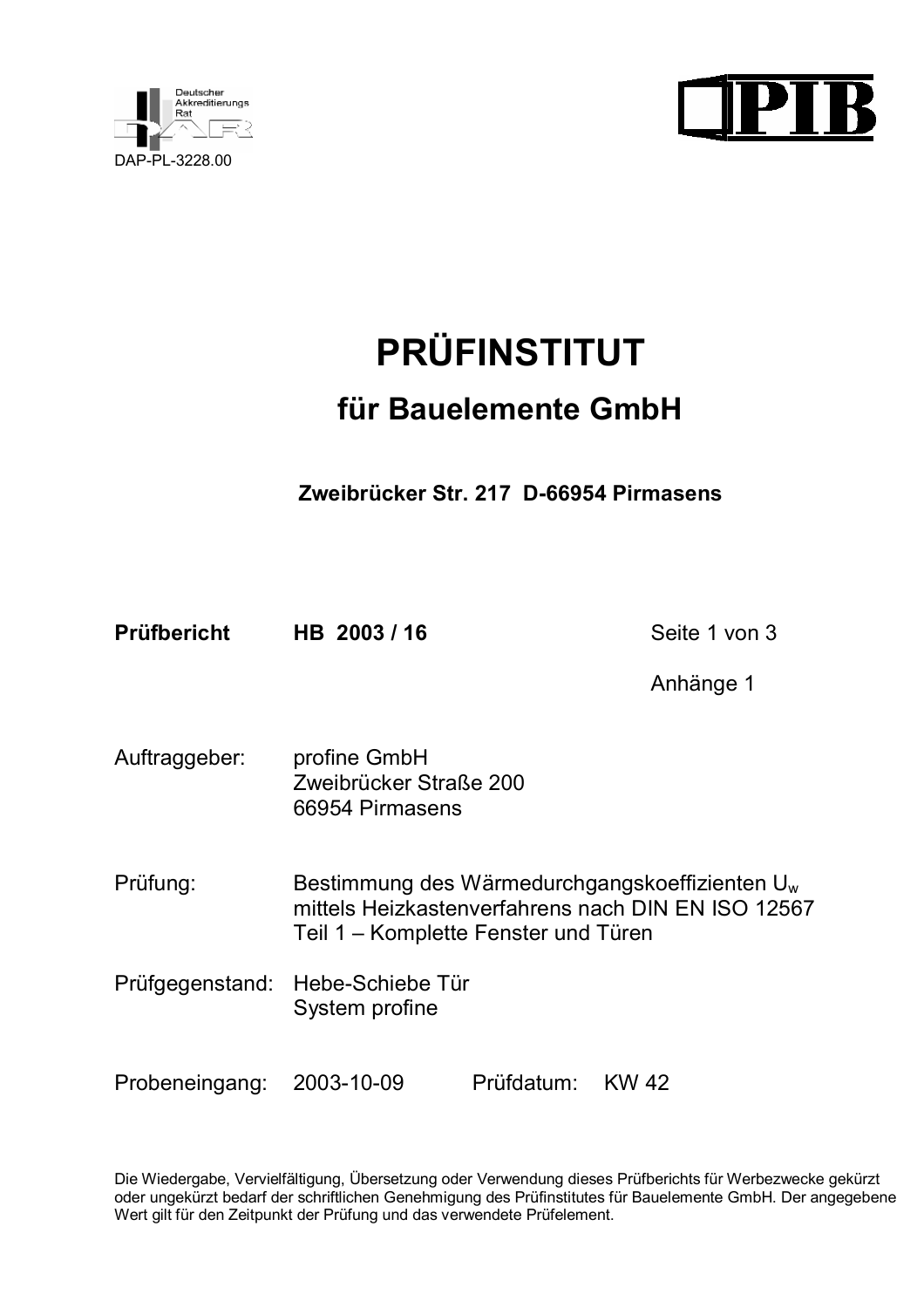| Wärmedurchgangskoeffizient U <sub>w</sub> nach DIN EN ISO 12567-1 | Prüfbericht-Nr.:                        |               |
|-------------------------------------------------------------------|-----------------------------------------|---------------|
| Komplette Fenster und Türen                                       |                                         | HB 2003/16    |
|                                                                   |                                         | Seite 2 von 3 |
| Auftraggeber                                                      | profine GmbH                            |               |
|                                                                   | Zweibrücker Straße 200, 66954 Pirmasens |               |

#### $\overline{1}$ Auftrag

Ermittlung des Wärmedurchgangskoeffizienten U<sub>w</sub> nach DIN EN ISO 12567-1 für eine Hebe-Schiebe Tür mit einem Paneel als Verglasung und einem Rahmen/Flügel aus PVC (Bautiefe 120 mm).

#### $\overline{2}$ Technische Daten des Probekörpers

| Hersteller:                                                                                    | profine GmbH - Fensterbau<br>Zweibrücker Straße 200<br>66954 Pirmasens                                                   |                                                                       |                         |
|------------------------------------------------------------------------------------------------|--------------------------------------------------------------------------------------------------------------------------|-----------------------------------------------------------------------|-------------------------|
| Prüfgegenstand:                                                                                | Hebe-Schiebe Tür                                                                                                         |                                                                       |                         |
| Elementfläche:<br>Paneel:<br>Rahmen/Flügel/Schwelle<br>U-Wert Paneel<br>Perimeterlänge<br>Psi: | 1,82 $m2$<br>$0.85 \; \text{m}^2$<br>$0.97 \; \text{m}^2$<br>1.49 W/m <sup>2</sup> K<br>6.5 <sub>m</sub><br>$0.025$ W/mK |                                                                       |                         |
| Flächengewicht:<br>Rahmen:                                                                     | $26,3$ kg/m <sup>2</sup><br>Material:                                                                                    | PVC, weiß                                                             |                         |
|                                                                                                | Blendrahmen:                                                                                                             | Außenabmessung:<br>Profil:<br>Verstärkung:                            | 1230 $\times$ 1480 (mm) |
|                                                                                                | Flügelrahmen:                                                                                                            | Profil:<br>Verstärkung:                                               |                         |
| Dichtungen:                                                                                    | Rahmendichtung:<br>Flügeldichtung:                                                                                       | Eine, an den Ecken umlaufend<br>Eine, an den Ecken umlaufend          |                         |
| Beschlag:<br>Schwelle:                                                                         |                                                                                                                          | GU                                                                    |                         |
| Verglasung:                                                                                    | Paneel aus XPS<br>Dicke:                                                                                                 | 24 (mm)                                                               |                         |
| Glasabdichtung:                                                                                | Innen:                                                                                                                   | Glashalteleiste mit anextrudierter Dichtung, auf<br>Gehrung gestoßen. |                         |
|                                                                                                | Außen:                                                                                                                   | Dichtung, an den Ecken umlaufend.                                     |                         |

#### $\overline{3}$ Prüfverfahren

Die Messung erfolgte mit der Heizkastenmethode nach dem Verfahren DIN EN ISO 12567-1, Stand 02/2001 bei senkrechtem Einbau der Probe.

#### $\overline{\mathbf{4}}$ **Ergebnis**

Aus den in Tabelle 1 ermittelten Meßwerten ergibt sich ein Wärmedurchgangskoeffizient des untersuchten Fensters (1.23 m x 1.48 m) von

$$
U_w = 1.8
$$
 [W/m<sup>2</sup>K]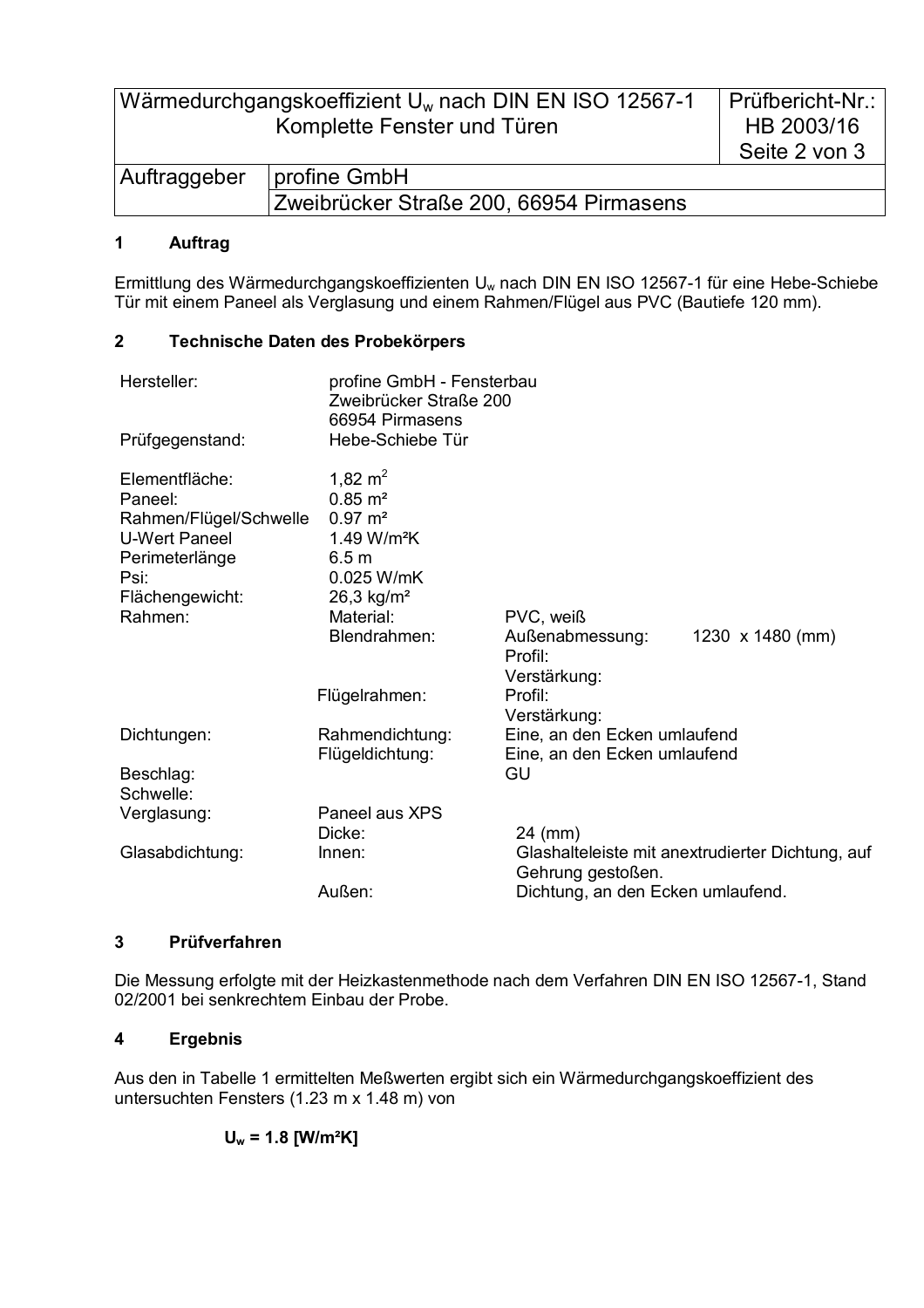Wärmedurchgangskoeffizient Uw nach DIN EN ISO 12567-1 Komplette Fenster und Türen

| Auftraggeber   profine GmbH |                                         |  |  |
|-----------------------------|-----------------------------------------|--|--|
|                             | Zweibrücker Straße 200, 66954 Pirmasens |  |  |

Tabelle 1: Meßwerte:

| Berechnung des Wärmedurchgangskoeffizienten |                                    |                    |        |  |  |
|---------------------------------------------|------------------------------------|--------------------|--------|--|--|
|                                             |                                    |                    |        |  |  |
| $V_i$                                       | Luftstrom Warmseite, abwärts       | m/s                | 0,28   |  |  |
| $V_a$                                       | Luftstrom Kaltseite, aufwärts      | m/s                | 1,52   |  |  |
| $T_{me,sur}$                                | mittlere Prüfrahmentemperatur      | K                  | 9,19   |  |  |
| $R_{\sf sur}$                               | Wärmedurchlaßwiderstand Prüfrahmen | m <sup>2</sup> K/W | 0,77   |  |  |
| $\Psi$ edge                                 |                                    | W/mK               | 0,0300 |  |  |
| $\Delta T_{\rm sur}$                        | Temperatur-Differenz Prüfrahmen    | K                  | 11,37  |  |  |
| $\Delta T_c$                                | Lufttemperaturdifferenz            | K                  | 16,03  |  |  |
| $\phi_{n}$                                  | Eingangsleistung Heizkasten        | W                  | 61,90  |  |  |
| $\phi_{\text{sur}}$                         | Prüfrahmenwärmestrom               | W                  | 5,33   |  |  |
| $\phi_{\text{edge}}$                        | Randzonenwärmestrom                | W                  | 2,61   |  |  |
| $F_{ci}$                                    | konv. Anteil Warmseite             |                    | 0,55   |  |  |
| $F_{ca}$                                    | konv. Anteil Kaltseite             |                    | 0,82   |  |  |
| $R_{s,t}$                                   | Gesamtwärmeübergangswiderstand     | $m^2$ K/W          | 0,1600 |  |  |
| $T_{r,i}$                                   | Strahlungstemperatur Warmseite     | Κ                  | 18,42  |  |  |
| $T_{r,a}$                                   | Strahlungstemperatur Kaltseite     | Κ                  | 2,14   |  |  |
| $\mathsf{T}_{\mathsf{n},\mathsf{i}}$        | Umgebungstemperatur Warmseite      | Κ                  | 18,28  |  |  |
| $\mathsf{T}_{\mathsf{n},\mathsf{a}}$        | Umgebungstemperatur Kaltseite      | Κ                  | 2,14   |  |  |
| $\Delta T_n$                                | Umgebungstemperatur-Differenz      | K                  | 16,14  |  |  |
| $Q_{sp}$                                    | Wärmestrom durch Probekörper       | W/m <sup>2</sup>   | 29,65  |  |  |
| $U_m$                                       | Messwert U                         | $W/m^2K$           | 1,84   |  |  |
| $\Delta U_m$                                |                                    |                    | 0,03   |  |  |
| $R_{st}$                                    |                                    | m <sup>2</sup> K/W | 0,17   |  |  |
| $U_d$                                       | (genormt)                          | W/m <sup>2</sup> K | 1,80   |  |  |

Anhand der Flächenanteile und des bekannten Wärmedurchgangskoeffizienten des Paneels konnte mit Hilfe der Gleichung

$$
U_{\textit{window}} = \tfrac{A_{\textit{frame}} \cdot V_{\textit{frame}} \cdot A_{\textit{glacing}} \cdot V_{\textit{glazing}} \cdot V \cdot I}{A_{\textit{window}}}
$$

der Rahmen U<sub>f</sub>-Wert ermittelt werden (Angaben Siehe Kap. Technische Daten):

$$
U_f = 1.9 [W/m^2K]
$$

### Hinweis:

Der gemessene Wert stellt keinen Rechenwert für wärmetechnische Berechnungen nach DIN V 4108 Teil 4 dar

## Prüfinstitut für Bauelemente GmbH

Pirmasens, 2003-12-01

i.V. Dr. Claus Dörnfeld Leiter Bauphysik



gez. Stefan Friedrich Geschäftsführer

Prüfbericht-Nr.: HB 2003/16 Seite 3 von 3